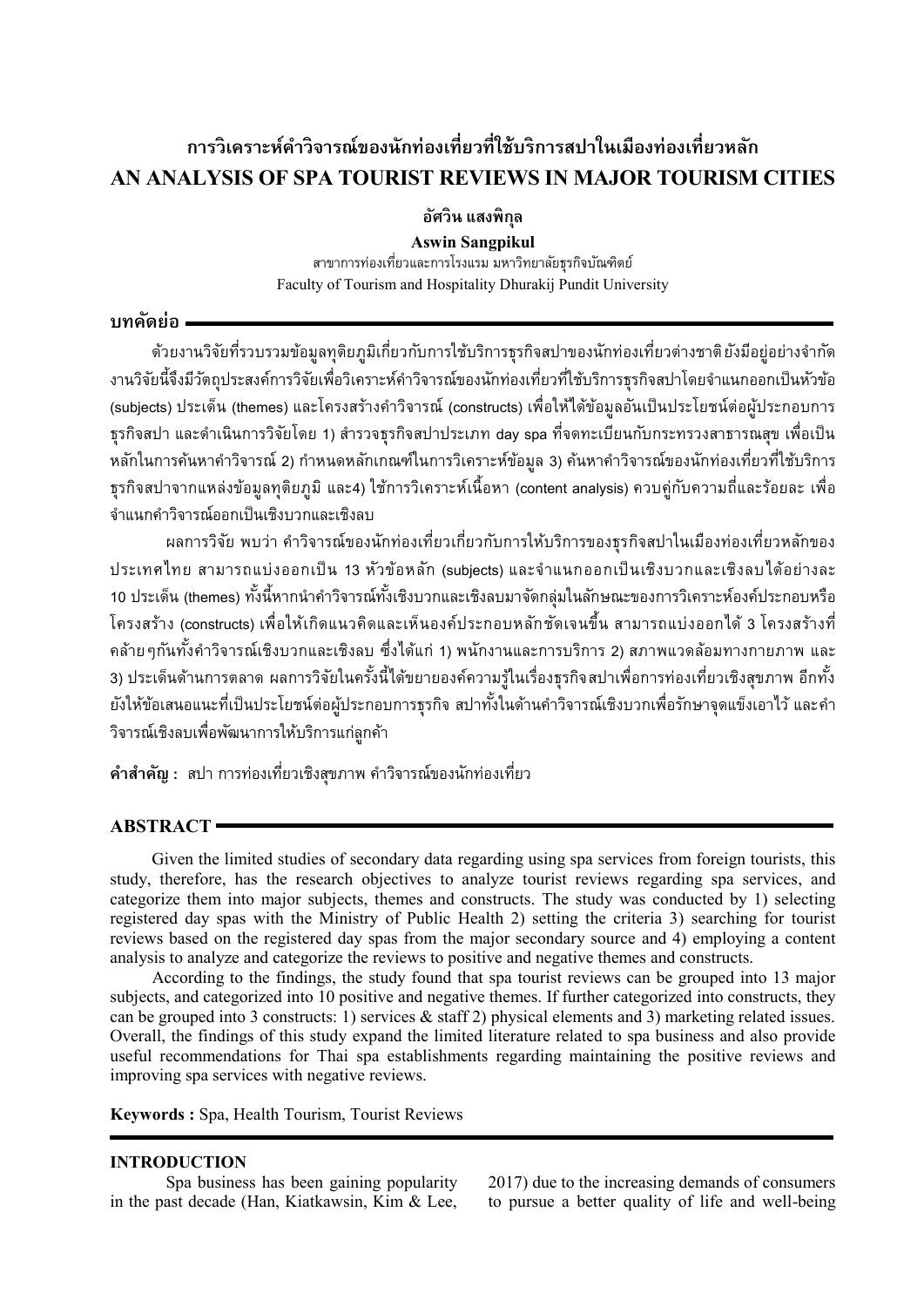(Quintela, Costa & Correia, 2016). Spa business is directly associated with wellness tourism in that tourists spend some of their free time (or leisure time) to receive the services enhancing their physical and mental well-being. Spa business offers specific water-based facilities which may include health, relaxation and beauty services (Hashemi, Jusoh, Kiumarsi, & Mohammadi, 2015). Spa market in Thailand has been rapidly grown for decades due to the increasing health-conscious consumers among Thais and internationals (Kiatkawsin & Han, 2017) as well as the fame for high quality services, welcoming hospitality and inexpensive cost of living (Ministry of Public Health, 2014). This phenomenon consequently makes Thailand being one of the largest spa destinations in the Asia Pacific region (Kiatkawsin & Han, 2017). Today, wellness tourism is one of the target tourism products under Thailand 4.0 policy promoted by the government with the aims to accelerate Thailand's future economic growth and to earn higher incomes (Klaysung, 2016; Ministry of Public Health, 2014).

A growing market of wellness tourism (including spa market) has motivated international scholars to pursue a wide range of related research in this area. A review of literature indicates that there is an abundance of studies related to wellness tourism (including spa business) both in Thai and international contexts (Chieochankitkan & Sukpatch, 2014; Han et al., 2017; Hashemi et al., 2015; Tsai, Suh, & Fong, 2012). However, past research regarding online customer reviews seems to heavily concentrate on negative customer complaints about hotels and restaurants rather than examining both positive and negative customer feedback in other sectors of tourism related businesses (e.g. spa business). This study, therefore, will seek out another approach (perspective) by using the secondary data source to deeply understand spa tourist reviews from tourists' experiences and their perceptions of using spa services in Thailand's major tourism cities. The actual customers' experiences through their online reviews will be an important and effective tool to inform the service providers about their service performance; leading to better guest services and higher satisfaction (Dawson & Titz, 2012; Memarzadeh & Chang, 2015).

Given the above background, the current research aims to fulfill the research gaps and has the objectives to analyze tourist reviews regarding spa services, and categorize them into major subjects, themes and constructs. The benefits of the study will generate contributions for spa service providers in Thailand by better understanding

about the online spa reviews and their constructs (ideas).

# **LITERATURE REVIEW Spa definition and types of spas**

Spa generally is referred to water-based facilities that offer diverse types of treatments and cares for health, relaxation and beauty. Spa business or usually called "day spas" are the establishments who provide services related to health promotion. Day spas usually provide customers with clam and nurturing environment to receive a personal service. Their main services are massages, facial treatments, and body treatments. People use the services of day spas to revitalize their physical and mental health. Day spas are a subsector of wellness tourism which is mainly concerned with physical and mental well-being.

According to International Spa Association (2012 cited in Quintela et al., 2016), there are 7 different types of spas: day spa, club spa, medical spa, mineral spring spa, resort & hotel spa, cruise ship spa, and destination spa. Day spa, one of the most popular types for tourists, is a business that offers a variety of professionally administered spa services to day-use clients. Day spa is open to the public and offer a la carte spa service to customers who can enjoy one or two individual treatments or a full day treatment. Day spa is the focus of this study because it is the spa establishments that are widely found in major tourism cities and many tourists may have the experience of using the services of day spas. Learning what tourists review in websites will greatly benefit spa service providers.

# **The importance of online reviews**

The widespread application of the Internet has led to a phenomenon known as eWOM or electronic word of mouth (Dawson & Titz, 2012, 67). According to Stauss (2000), eWOM may be defined as any positive or negative statement made by actual or former customers regarding a product or service, which is made available to a multitude of people via the Internet. The eWOM can take place in many ways such as customer reviews, web-based opinion platforms, discussion forums, news groups, blogs and other social media channels (Thurau, Gwinner, Walsh, & Gremler, 2004). An issue of concern for the tourism businesses is that the online reviews can be made anonymously and easily by anyone (Dawson & Titz, 2012). Thus, the online reviews can be made and spread the word-of-mouth without fear of identification (Black & Kelley, 2009). Generally,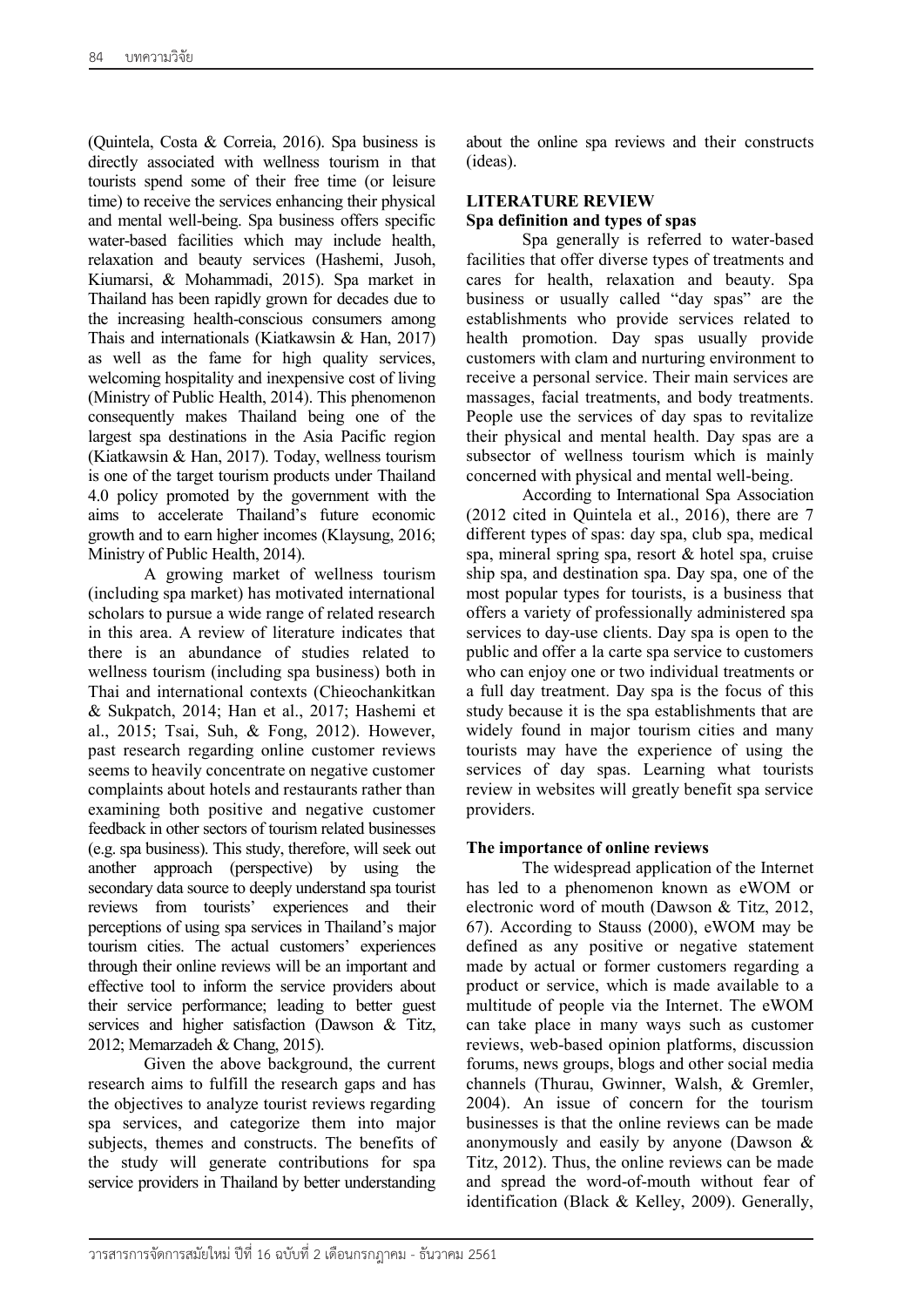online reviews can be mixed with positive and negative messages about a specific service or product (Xie, Miao, Kuo, and Lee, 2011). In spite of negative comments by customers, the online reviews can be valuable tools for service providers (e.g. spa business) to improve their services and correct service failure as well as to enhance company performance internally (Wagner, 2008 cited in Dawson & Titz, 2012). In addition, tourism businesses can use positive reviews as a marketing tool to increase sales and boost company reputation (Dawson & Titz, 2012). As there is a source of online reviews about spa business, it would be a great value to make the existing reviews more useful for spa business sector through an analysis of tourist reviews.

### **Previous literature about spa industry**

A review of literature indicates that previous literature about spa industry may be classified into 2 groups: 1) empirical studies and 2) conceptual papers.

Regarding the empirical studies, most scholars used questionnaire surveys to deeply investigated common spa topics such as customer motivation, satisfaction, and perception. For example, Mak, Wong, & Chang (2009) examined the factors motivating travelers to search for spa experiences in China. The study revealed the 4 important factors pushing travelers to go for saps which are: relaxation/relief, escape, self-reward, health/beauty. The study also disclosed that tourists with different backgrounds had different perceptions of spa experiences. For example, European tourists perceived spa mainly for curative or therapeutic purposes while Americans perceived spa experience as a means of self-reward, and Chinese tourists used spa for the purposes of relaxation and escape motivations. Tsai, Suh, & Fong (2012) explored behaviors of male spa customers in Hong Kong and found that most respondents patronized a hotel spa due to relaxation purpose by main using body massage. The study revealed that Hong Kong hotel spas had performed up to customer expectation, except for the price of spa services, staff communication skills and knowledge, and security measures. Among the five services of spa hotels in Hong Kong, (environment, reliability, service experience, value and augmented service), the environment dimension was the important factor that significantly influenced respondents' satisfaction with hotel spa services.

For the conceptual papers, scholars recently reviewed the concepts of health tourism and wellness tourism literature in order to better

understand the concepts of these key terms. For instance, Quintela et al. (2016) reviewed the concepts of *health, wellness*, and *medical tourism* and classified them for future literature or research discussions. Health tourism is traveling both nationally and internationally to places and facilities, such as hospitals, clinics, day spas, bathing facilities, fitness centers and spa/wellness resorts with the purposes to maintain or enhance ones' well-being in mind and body through the experiences of healthpromoting activities or services *(*Fernandes & Fernandes, 2013). With this regard, Quintela et al. (2016) addressed that there are two important issues under health tourism: wellness tourism and medical tourism. Wellness tourism (or recreational point of view) focuses on relaxation, leisure, escape from the routine environment whereas medical tourism (or therapeutic point of view) is associated with surgery and/or therapeutic treatments for cure and for preventing diseases. The authors concluded that wellness and medical tourism are integrated within the overall context of health tourism which is associated with preventive and curative health approaches.

Likewise, Stara & Peterson (2017) reviewed the wellness literature (including spa topics) in order to identify the theoretical conceptualizations of wellness and current wellness tourism practices, as well as the future market opportunities. The authors reviewed the related wellness articles and thematically categorized them based upon how the articles conceptualized wellness. The reviews disclosed five main conceptualization of wellness: 1) wellness as a state of well-being 2) wellness as a process of personal or self-improvement 3) wellness as an approach to professional care 4) wellness as a matter of community 5) wellness as a global topic. The authors addressed that understanding the meaning of wellness helps management of wellness businesses to position themselves on the wellness market by choosing to which demands they will respond with which services and products.

To conclude, given the examples of the literature review, although there is related literature about wellness and health tourism in terms of empirical studies and conceptual papers, the international literature still lacks of the analysis or discussion of secondary data that are available in terms of spa tourist reviews. These reviews mainly came from foreign customers who shared, reflected or commented about their experiences or perceptions about the spa services they used. *Unfortunately*, international scholars overlook the benefits of these existing secondary data to the spa service sector.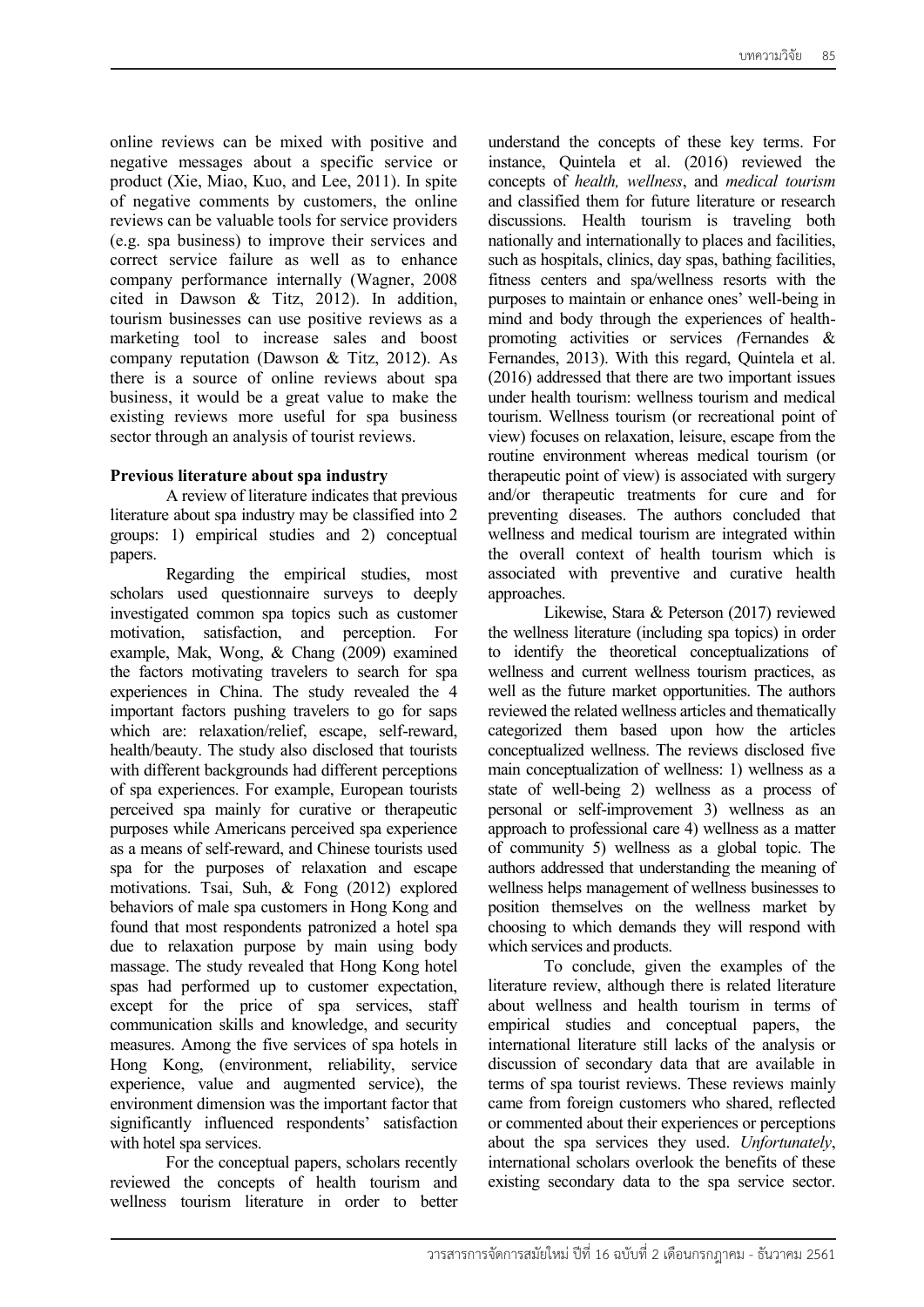This study, therefore, aims to analyze the existing spa reviews for the greater benefits to spa industry.

#### **METHODS**

Online customer reviews regarding spa services in Thailand were the focus and the population of this study. These reviews came from customers (mainly tourists) who had used or experienced with spa services. After the services, they may wish to make a review by telling, sharing or reflecting their experiences or perceptions about the spa services in a travel related website. Before analyzing the reviews, spa business (spa establishments) was needed to be identified. In this study, spa business has to be registered with the Ministry of Public Health. These registered spas are the ones that have met certain standards required by the Ministry of Public Health, and they should be promoted for wellness tourism in Thailand. In order to increase data reliability, spa establishments in Bangkok (capital) and other major tourism cities in Thailand were included in the analysis. They were Chiang Mai (north), Nakhon Ratchasima (northeast), Pattaya (east), and Phuket (south).

Data collection was conducted during March - April 2018. Researcher as well as graduate students were employed to help to collect the data. Spa tourist reviews were collected through the secondary sources (e.g. Trip Advisor or other related review websites if available). Trip Advisor, a famous travel review website (based in USA), is regarded as the important and useful travel review website because it provides the reviews of travel-related products around the world (Memarzadeh & Chang, 2015). However, the data from secondary sources may have some limitations when compared to a questionnaire survey method in terms of complete information, therefore, the criteria for data collection (selecting samples) in this study were set and based on previous studies (Au, Buhalis, & Law, 2014; Memarzadeh & Chang, 2015).

1. Name of the registered day spas should be found in the travel review websites.

Only those found in these websites will be taken for data collection.

> 2. Day spas with 5 or more foreign customer reviews will be collected to provide reliable data.

3. The reviews in travel review websites will be collected for a maximum of 1-year period based on past studies' conduct due to sufficient information.

After gathering the data, the reviews (consisting of several comments/sentences) were firstly analyzed and identified (through content analysis) into an individual comment. It should be noted that, generally, one tourist will write one review about his/her spa experience. Inside one review, it may contain several comments (issues or subjects). This particular comment would be counted for one frequency, and would be later grouped into major subjects. Secondly, each individual comment was further analyzed and classified into the positive and negative issues. Thirdly, these positive and negative issues were categorized into different themes relating to spa services. Finally, several themes were grouped to establish a meaning construct. In addition to the content analysis, descriptive statistics were used to describe the data in terms of frequency and percentage.

#### **FINDINGS**

#### **General information of spa tourist reviews**

According to the Department of Health Service Support (2017), Bangkok (central region) has the highest number of registered day spas with 128 day spas, followed by Phuket (south) with 26 day spas, Pattaya (eastern) with 18 spas, Nakhon Ratchasima (northeast) with 7 day spas, and Chiang Mai (north) with 4 day spas. Given the 5 major tourism cities in Thailand, there is a total of 183 registered day spas. However, only 130 (71%) day spas met the study's criteria. Based on 130 day spas, there was a total of 723 spa reviews (tourists who wrote reviews) which were later taken into data analysis.

| Table 1: Spa reviews categorized by major subjects |  |  |
|----------------------------------------------------|--|--|
|----------------------------------------------------|--|--|

| <b>Major subjects</b>                    | Frequency |
|------------------------------------------|-----------|
| 1. Services of staff $\&$ spa therapists | 660       |
| 2. Staff hospitality                     | 524       |
| 3. Products & treatments                 |           |
| 4. Rest & relaxation experience          |           |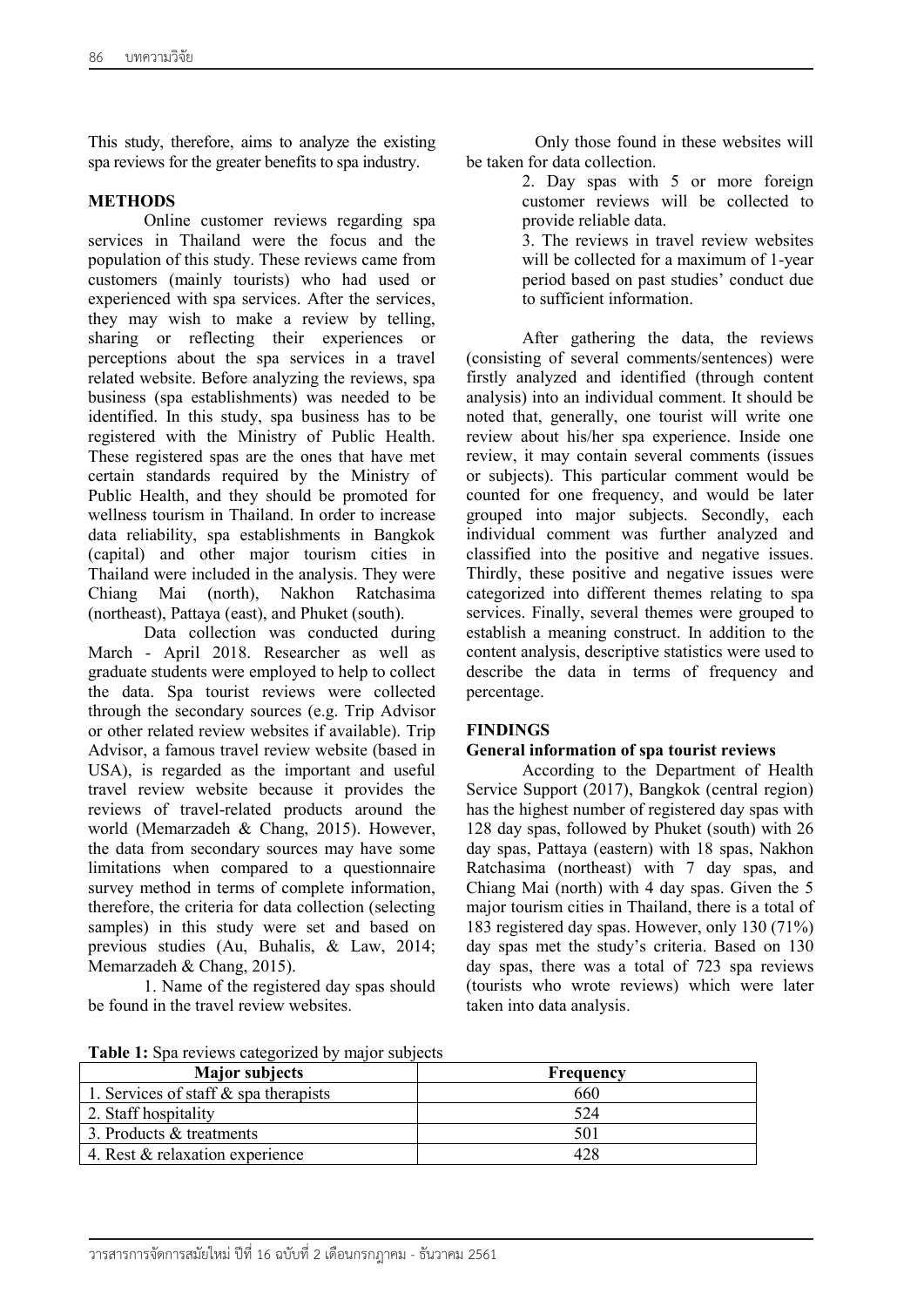| <b>Major subjects</b>                    | Frequency |
|------------------------------------------|-----------|
| 5. Decoration & environment              | 355       |
| 6. Spa facilities                        | 329       |
| 7. Recommendations & non-recommendations | 314       |
| 8. Prices                                | 213       |
| 9. Language $&$ communication            | 197       |
| 10. Complimentary services               | 136       |
| 11. Location & accessibility             | 119       |
| 12. Booking & reservation                | 67        |
| 13. Marketing & management               | 59        |
| 14. Others                               | 21        |
| Total                                    | 3,923     |

**Table 1:** Spa reviews categorized by major subjects

According to Table 1, an analysis of 723 spa reviews (scripts) produced 3,923 comments (incidents) regarding spa services. Following Memarzadeh & Chang  $(2015)$  using a frequency analysis, this frequency analysis was conducted to rank these 3,923 comments in terms of how frequently they were cited. These comments were later categorized into 13 major subjects: 1) services of staff  $\&$  spa therapists, 2) staff hospitality, 3) products & treatments, 4) rest & relaxation experience, 5) decoration & environment, 6) rooms and facilities, 7)

recommendations, 8) prices, 9) language & communication, 10) complimentary services, 11) location & accessibility, 12) booking & reservation, 13) marketing & management. In addition to the major subjects, other minor issues may be, for example, payment and tips.

Based on the 13 major subjects of spa services as shown in Table 1, they were further analyzed based on positive and negative reviews and later categorized into different themes (Table 2) and main constructs (Table 3).

|  |  |  | Table 2: Analyzing and categorizing positive spa reviews into different themes |
|--|--|--|--------------------------------------------------------------------------------|
|  |  |  |                                                                                |

| <b>Themes</b>                    | Frequency    | <b>Examples of statements</b>                        |
|----------------------------------|--------------|------------------------------------------------------|
| 1. Good skills of spa therapists | 418 (17.7%)  | "The massage skills of the therapists I had were     |
|                                  |              | awesome"                                             |
|                                  |              | "The staff are extremely professional and the        |
|                                  |              | massagers and treatments are done with the utmost    |
|                                  |              | care"                                                |
| 2. Friendliness of staff         | 402 (17.1%)  | "Receptionist staff were excellent<br>and<br>very    |
|                                  |              | accommodating"                                       |
|                                  |              | "Great welcoming and amazing consumer service"       |
| 3. Relaxing experiences          | 338 (14.3%)  | "Massage is so relaxing for me"                      |
|                                  |              | "I feel really relaxing and comfortable"             |
| 4. Cleanliness                   | 306 (12.9%)  | "The spa is spotlessly clean"                        |
|                                  |              | "The facility is extremely clean                     |
| 5. Beautiful decoration &        | 302 (12.7%)  | "The grounds/facilities are really beautiful and     |
| environment                      |              | peaceful"                                            |
|                                  |              | "The place is nicely decorated"                      |
| 6. Recommendations               | $180(7.6\%)$ | "I really recommend everyone to visit this place and |
|                                  |              | you will never regret it"                            |
|                                  |              | "Highly recommended as the place is super clean      |
|                                  |              | and new"                                             |
| 7. Complimentary services        | $129(5.4\%)$ | "Their complementary mango sticky rice and tea       |
| e.g. free refreshments, tea,     |              | offers to you at the end"                            |
| snacks, desserts, and            |              | "They provided a welcome drink for us"               |
| transportation                   |              | "Pick-up and drop-off at your hotel is also          |
|                                  |              | complimentary within the city"                       |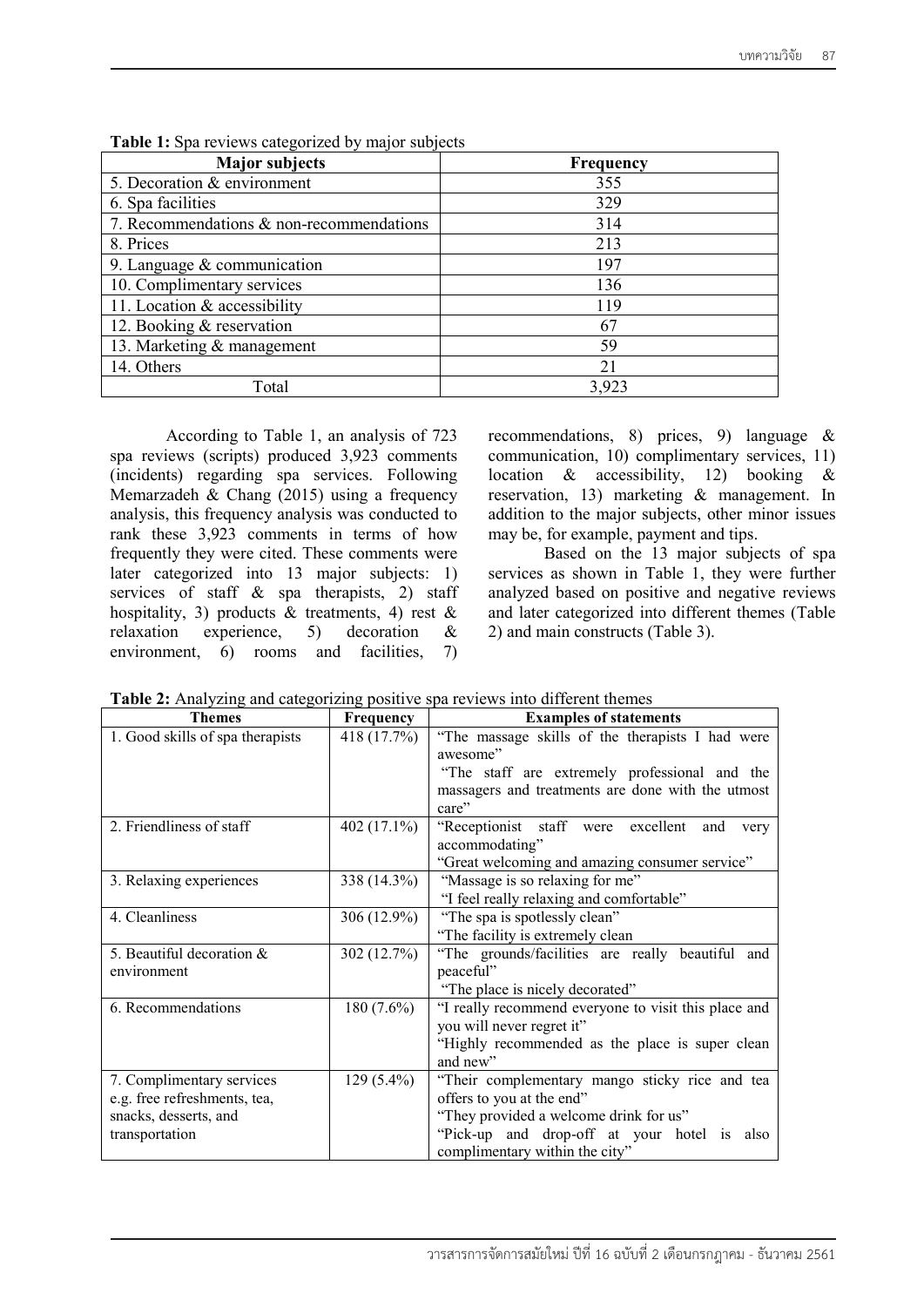| Themes                        | <b>Frequency</b> | <b>Examples of statements</b>                                                                          |
|-------------------------------|------------------|--------------------------------------------------------------------------------------------------------|
| 8. English language           | $109(4.6\%)$     | "Therapists here can speak and understand English<br>well. I have no problem with the massage and foot |
|                               |                  | spa"                                                                                                   |
|                               |                  | "The therapist can understand good English and did                                                     |
|                               |                  | a great job for the massage"                                                                           |
| 9. Good services & operations | $75(3.2\%)$      | "I was invited to sit and enjoy welcoming drink                                                        |
|                               |                  | whilst my hostess ran through the procedures"                                                          |
|                               |                  | "A big thanks to lady receptionist who helped to                                                       |
|                               |                  | arrange my spa booking and transport to $/$ from the                                                   |
|                               |                  | spa"                                                                                                   |
| 10. Product knowledge         | 64(2.7%)         | "Receptionist was<br>knowledgeable<br>very<br>and<br>explained the various spa/massage packages"       |
|                               |                  | "Front staff tell me and explain about the different                                                   |
|                               |                  | treatments which is very good"                                                                         |
| 11. Other subjects (e.g.      | 41 $(1.8\%)$     | "An apologetic gift was offered since we had waited                                                    |
| compensation, marketing)      |                  | for more than 20 minutes for our treatments"                                                           |
|                               |                  | "We got free points for using next time"                                                               |
|                               |                  | "There is a promotion for using 2 treatments                                                           |
|                               |                  | together"                                                                                              |
| Total                         | 2,364            |                                                                                                        |
|                               | $(100\%)$        |                                                                                                        |

**Table 2:** Analyzing and categorizing positive spa reviews into different themes

According to Table 2, the first theme of positive spa reviews that were most cited is "good skills of spa therapists" (17.7%) while the second theme is "friendliness of staff" (17.1%) and the third theme is "relaxing atmosphere" (14.3%). The fourth dimension is "cleanliness" (12.9%), followed by the fifth theme "beautiful decoration

& environment"  $(12.7%)$ , and the sixth theme "recommendations" (7.6%). The seventh theme is "complimentary services" (5.4%), while the eight theme is "English language" (4.6%), followed by the ninth theme "good services" (3.2%), and the tenth theme "product knowledge" (2.7%).

|  |  | Table 3: Main constructs of positive spa reviews |
|--|--|--------------------------------------------------|

| Main constructs & themes                       | Frequency |
|------------------------------------------------|-----------|
| 1. People & services $(42.6\%)$                |           |
| 1.1 Good skills of spa therapists (17.7%)      | 418       |
| 1.2 Friendliness of staff $(17.1\%)$           | 402       |
| 1.3 Good English language (4.6%)               | 109       |
| 1.4 Good services $(3.2\%)$                    | 75        |
| 2. Emotional & physical elements $(39.9\%)$    |           |
| 2.1 Relaxing experiences (14.3%)               | 338       |
| 2.2 Cleanliness $(12.9\%)$                     | 306       |
| 2.3 Beautiful decoration & environment (12.7%) | 302       |
| 3. Marketing related issues $(17.5\%)$         |           |
| 3.1 Recommendations (7.6%)                     | 180       |
| 3.2 Complimentary services (5.4%)              | 129       |
| 3.3 Product knowledge (2.7%)                   | 64        |
| 3.4 Others (1.8%)                              | 41        |
| Total                                          | 2,364     |

Table 3 presents 3 main constructs of positive spa reviews: 1) people & services  $(42.6\%)$  2) emotional & physical elements (39.9%) and 3) marketing related issues (17.5%). These 3 main constructs were emerged by grouping similar themes into main constructs. In

detail, the 2,364 reviews from Table 2 with 11 different themes were carefully sorted and classified based on similar contents; resulting in 3 appropriate constructs. Each construct was mainly labeled based on the common themes under it. A name of each construct will help to provide a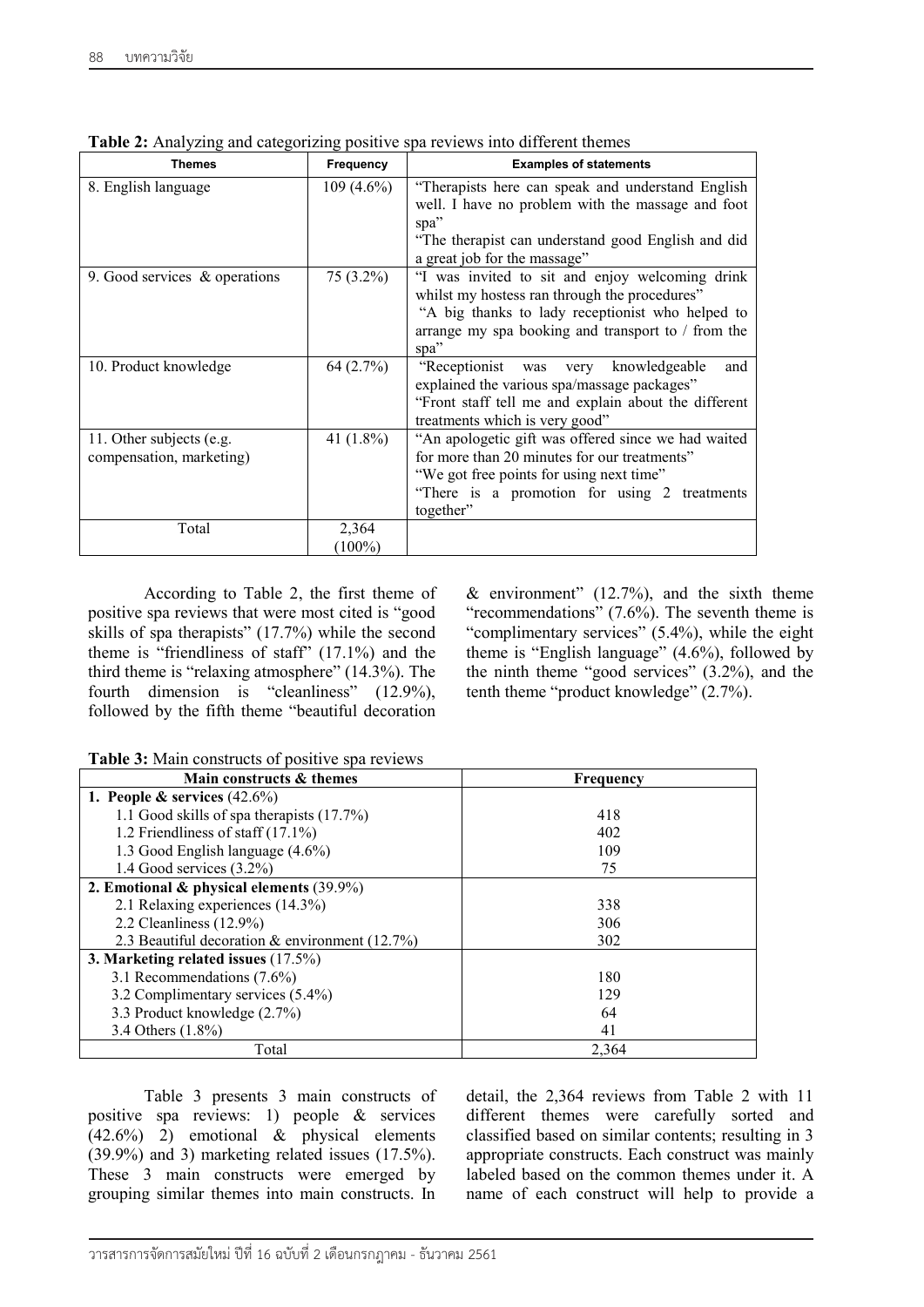more meaningful and better understanding of spa services. Among the 3 constructs, people & services is the largest construct. Under the first construct (people & services), there are 4 related

themes while the second construct (physical elements) has 3 themes. There are also 4 themes under the third construct of marketing issues.

**Table 4:** Analyzing and categorizing negative spa reviews into different themes

| <b>Themes</b>                      | Frequency                 | <b>Examples of statements</b>                                     |
|------------------------------------|---------------------------|-------------------------------------------------------------------|
| 1. Poor skills of spa therapists   | 258 (22.7%)               | "The massage quality is not properly trained"                     |
|                                    |                           | "The therapists are not up to standard, the service is bad"       |
|                                    |                           | "They couldn't follow my instructions and did not respond to      |
|                                    |                           | my requests"                                                      |
| 2. Poor behavior or etiquette of   | 224 (19.7%)               | "Etiquette of the therapists were not good"                       |
| spa therapists                     |                           | "I got a different masseur and she was extremely rude, not        |
|                                    |                           | smile, and rush to finish her work. I did not enjoy my massage    |
|                                    |                           | this time"                                                        |
|                                    |                           | "The therapist was rude from beginning to end, no smile at all,   |
|                                    |                           | no attention to details, the massage was rough and without        |
|                                    |                           | passion"                                                          |
| Non-recommendations<br>for<br>3.   | 134 (11.8%)               | "Would not suggest this place at all unless you don't have a      |
| using spa services                 |                           | choice"                                                           |
|                                    |                           | "I would not recommend this pricy spa"                            |
|                                    |                           | "Can't recommend this place and will not be returning"            |
| 4. Noise disturbance               | 109 (9.6%)                | "The masseur is very noisy, always talking to her co-worker       |
|                                    |                           | on the other room, so it's very irritating"                       |
|                                    |                           | "The two ladies kept talking with each other for the whole        |
|                                    |                           | time, making it a bit hard to relax completely"                   |
|                                    |                           | "Another bad thing is the masseurs talk a lot among               |
|                                    |                           | themselves while giving massage which is very irritating at       |
|                                    |                           | times"                                                            |
| 5. Weak English language           | 88 (7.7%)                 | "The staff at this spa didn't understand English"                 |
|                                    |                           | "Receptionists don't appear to speak much English"                |
|                                    |                           | "The two therapists we encountered hardly know English so         |
|                                    |                           | we gave up to explain to them"                                    |
| 6. Poor staff/receptionists        | 76 $(6.7\sqrt[6]{\circ})$ | "The lady at the front desk was condescending and rude"           |
|                                    |                           | "The attitude of the receptionist put me off this place for life" |
|                                    |                           | "The lady at the reception was a little rude and unwelcoming      |
|                                    |                           | and mostly interested in getting the money and that's it"         |
| 7. Poor facilities and atmosphere  | 68 (5.9%)                 | "The atmosphere of the spa is cold"                               |
|                                    |                           | "Room too cold and the music too loud"                            |
|                                    |                           | "Bath and shower did not work very well"                          |
|                                    |                           | "The treatment room, ceiling and walls were full with molt"       |
| 8. High price                      | 59 (5.2%)                 | "It is more pricy than the street spas and also worse than        |
|                                    |                           | those, against our expectation"                                   |
|                                    |                           | "The price was super expensive too for 1 hour service"            |
|                                    |                           | "The spa is over price with ordinary service"                     |
| 9. Poor products                   | 56 (4.9%)                 | "We also feel the aroma oil used is not in good quality"          |
|                                    |                           | "Facial cream and mask are not good quality products"             |
|                                    |                           | "I don't know what massage oil they use, smells very awful"       |
| 10. Uncleanliness                  | 47 (4.2%)                 | "The toilet had bad smell"                                        |
|                                    |                           | "Bathrooms and shower need some improvements"                     |
|                                    |                           | "Towels are smelly and some spots on it"                          |
| 11. Others (e.g. limited products, | $16(1.4\%)$               | "No choice of massage oil at all"                                 |
| marketing)                         |                           | "The manager tries to sell a high price package for me"           |
|                                    |                           | "Front desk did not offer any discounts even we buy 3             |
|                                    |                           | packages"                                                         |
| Total                              | 1,135                     |                                                                   |
|                                    | $(100\%)$                 |                                                                   |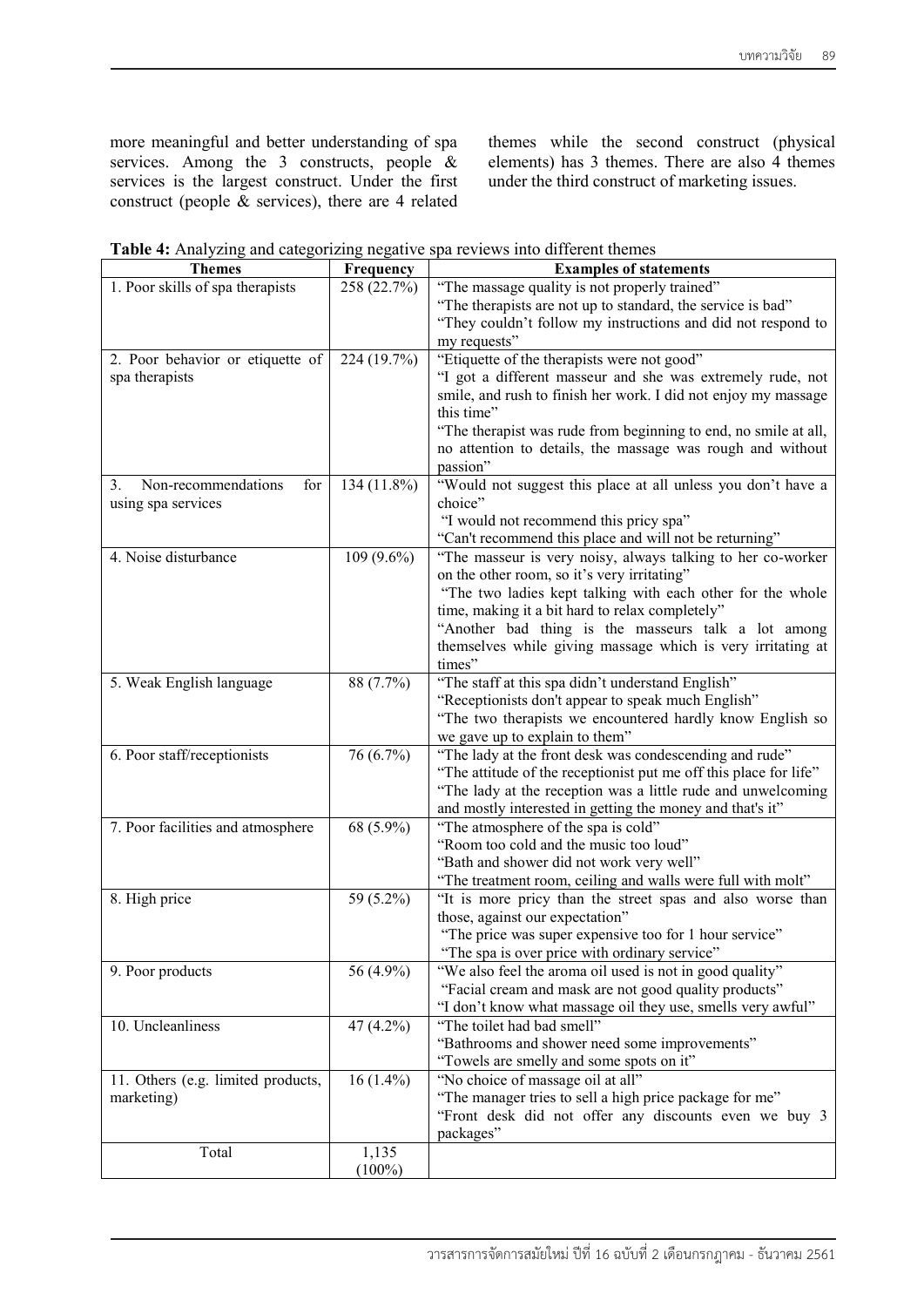With regard to Table 4, the first theme of negative spa reviews that were most cited is "poor skills of spa therapists"  $(22.7%)$  while the second theme is "poor behavior or etiquette of spa therapists" (19.7%) and the third theme is "nonrecommendations for using services" (11.8%). The fourth theme is "noise disturbance" (9.6%), followed by the fifth theme "weak English

language" (7.7%), and the sixth theme "poor staff/receptionists"  $(6.7\%)$ . The seventh theme is "poor facilities and atmosphere" (5.9%), while the eight theme is "high price" (5.2%), followed by the ninth theme "poor products & treatments" (4.9%), and the tenth theme "uncleanliness"  $(4.2\%)$ .

| Table 5: Main constructs of negative spa reviews |  |  |
|--------------------------------------------------|--|--|
|                                                  |  |  |

| Main constructs & themes                                   | Frequency |
|------------------------------------------------------------|-----------|
| 1. People & services $(66.6\%)$                            |           |
| 1.1 Spa therapists $(56.7%)$                               |           |
| 1.1.1 Poor skills of spa therapists (22.7%)                | 258       |
| 1.1.2 Poor behavior or etiquette of spa therapists (19.7%) | 224       |
| 1.1.3 Noise disturbance from spa therapists (9.6%)         | 109       |
| 1.1.4 Weak English language (4.7%)                         | 53        |
| 1.2 Front desk staff $(9.9\%)$                             |           |
| 1.2.1 Poor services of front desk staff (6.7%)             | 76        |
| 1.2.3 Weak English language (3.2%)                         | 35        |
| 2. Marketing related issues (23.3%)                        |           |
| 3.1 Non-recommendations (11.8%)                            | 134       |
| 3.2 High price (5.2%)                                      | 59        |
| 3.3 Poor spa products (4.9%)                               | 56        |
| 3.4 Others (1.4%)                                          | 16        |
|                                                            |           |
| 3. Physical elements $(10.1\%)$                            |           |
| 3.1 Poor facilities $&$ atmosphere (5.9%)                  | 68        |
| 3.2 Uncleanliness (4.2%)                                   | 47        |
| Total                                                      | 1,135     |

Table 5 presents 3 main constructs of negative spa reviews: 1) people & services  $(66.6\%)$  2) marketing issues  $(23.3\%)$  3) physical elements (10.1%). The names of negative constructs are similar to those of the positive constructs, and they were emerged by grouping similar themes into main constructs. In detail, the 1,135 reviews from Table 5 with 11 different themes were carefully sorted and classified based on similar contents; resulting in 3 appropriate constructs. Like the positive construct, each negative construct was mainly labeled based on the common themes under it. A name of each construct will help to provide a more meaningful and better understanding of spa services. Among the 3 constructs, people & services is the largest construct. Under the first construct (people & services), there are 2 key components which are spa therapists and front desk staff. Each component has sub-themes. Whereas, the second construct (marketing issues) is comprised of 4 sub-themes, while there are 2 sub-themes under the third construct of physical elements.

It should be noted that the constructs of positive and negative reviews were found to be

similar to each other by containing the 3 common constructs: people & services, physical elements, and marketing issues. The findings of the positive and negative constructs are similar to each other because spa customers will perceive and experience an overall spa service in one single visit. What meet their expectation and satisfaction will be produced positive feedback. In contrast, what are below standard and do not meet their expectation and satisfaction will be produced negative feedback. Therefore, the positive and negative feedback could be established into a similar spa construct depending on how customers will perceive the spa services positively or negatively during service encounter.

#### **DISCUSSIONS**

Based on the findings, the major subjects based on spa reviews were about services of staff, staff hospitality, products & treatments, and rest & relaxation experience. These subjects are common reviews for customers to talk about when they use spa services because they are the core components of spa experiences through the spa service process starting from selecting a product or treatment,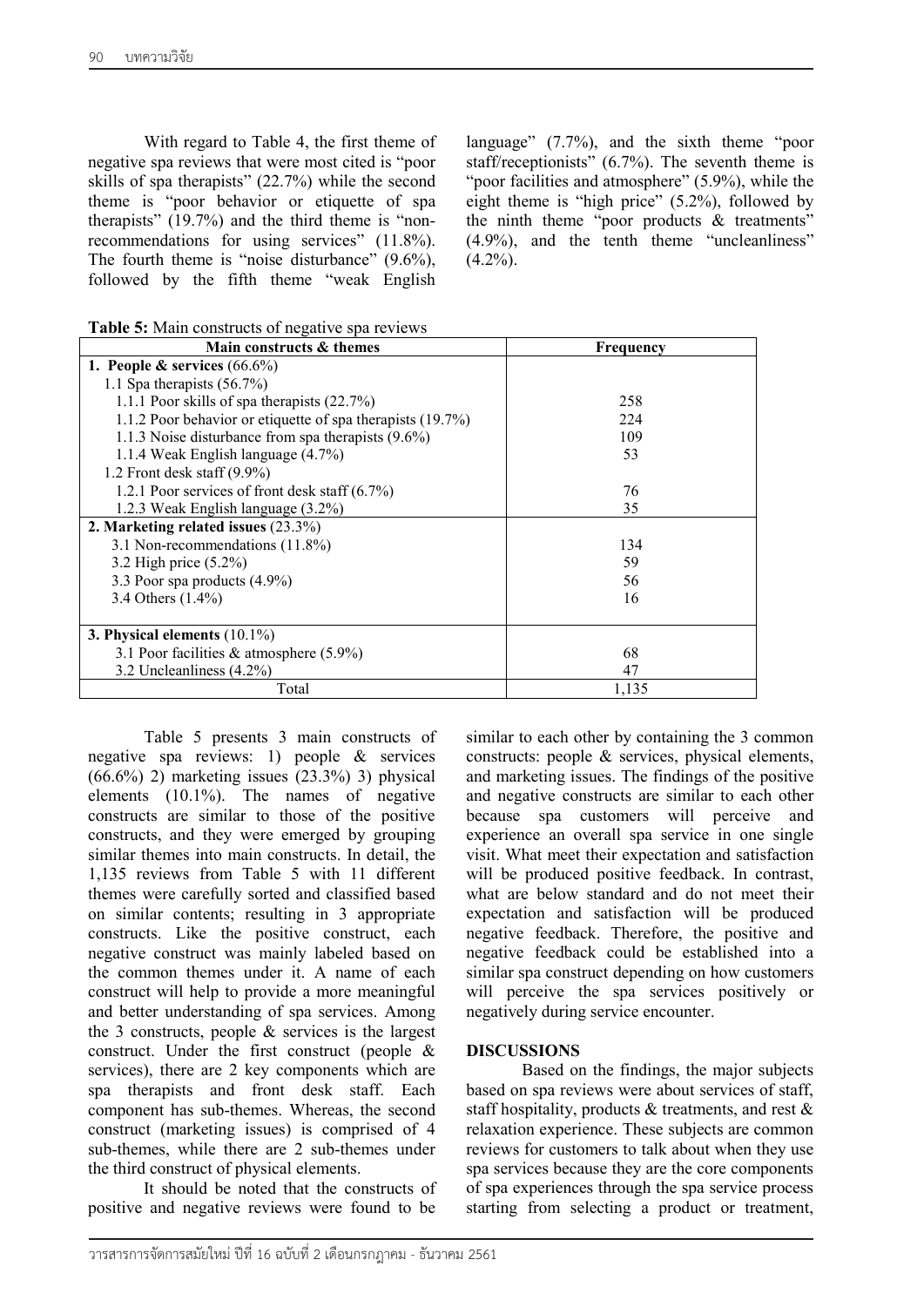receiving the services by spa personnel, and feeling relaxed during the spa services. For the most cited reviews regarding the services of staff & therapists, this suggests that spa personnel (especially spa therapists) may be regarded as one of the key success factors and most important attribute for spa industry because they are the key persons who directly deliver spa experience to customers. Customers who are happy or satisfied with spa services will mainly depend on spa therapists or masseurs who provide direct services. This finding is consistent to pervious empirical studies indicating that spa personnel are the most important attribute for spa industry. For example, Lo et al., (2015) found that professional therapists were the most important attribute in providing spa service quality in China. Likewise, the quality of spa therapists were placed with high expectations from customers in Thailand (Chieochankitkan & Sukpatch, 2014).

Regarding the themes of positive spa reviews, the top three themes which were most cited are 1) good skills of spa therapists 2) friendliness of staff and 3) relaxing atmosphere. These three positive themes are similar to the above discussion because they are related to people (spa personnel) and their services. As noted, spa personnel, particularly spa therapists, may be regarded an essential factor who directly deliver spa experience (rest & relaxing experience) to customers. They are the key person who spends most of time interacting (servicing) with customers (high service encounters). Therefore, it could be common that spa tourists may wish to review (criticize) about the skills and services of spa therapists rather than other issues. This finding is also consistent with other studies indicating that services of spa therapists were the top concern when using spa services (Mak et al., 2009; Tsai et al., 2012).

Meanwhile, the top three negative themes were about 1) poor skills of spa therapists 2) poor behavior/etiquette of spa therapists and 3) nonrecommendations for using spa services. Since the services of spa therapists are the core (true) element of spa experiences and relaxing emotions (Lo et al., 2015; Tsai et al., 2012), it is very

common that customers (tourists) may expect to receive favorable services from spa service providers. Once this element cannot meet their expectations, they may feel unfavorable or less satisfied with the spa service providers (spa therapists), and may want to give their feedbacks or complaints to spa establishments through the review websites. In addition, other services provided by spa staff (for example, reservation, reception, staff hospitality, and extra requests) are also perceived by customers during the service encounters. These minor services together with the core services provided by spa therapists may contribute to the overall customer satisfaction because all of these services are the essential parts of the service quality in spa industry (Chieochankitkan & Sukpatch, 2014; Lo et al., 2015). Any poor services occurring during preservices, during services and post-services may be possible to be reviewed or shared in the review websites. And if overall spa performance is below customer expectations or poor spa standards, customers may have the post-purchase behavior (or feeling), and finally decide not to revisit nor recommend patronizing that spa establishment.

#### **RECOMMENDATIONS**

There are 2 sub-sections under recommendations: 1) positive review recommendations and 2) negative review recommendations.

#### **Positive review recommendations**

It is clearly evident that a proportion of positive reviews were much higher than the negative ones. This indicates that the overall performances of Thai spa establishments are doing very good. They do their jobs better or superior than customer expectations; leading to customers' favorable experiences, admirations and recommendation as shown in the findings. The current findings will help spa establishments to get in-depth information of what customers (tourists) positively reviewed and appreciated about their services. Table 6 (based on 3 constructs) presents positive review recommendations for spa establishments to *keep* or *maintain* their strengths (good points) in order to stay competitive in the market.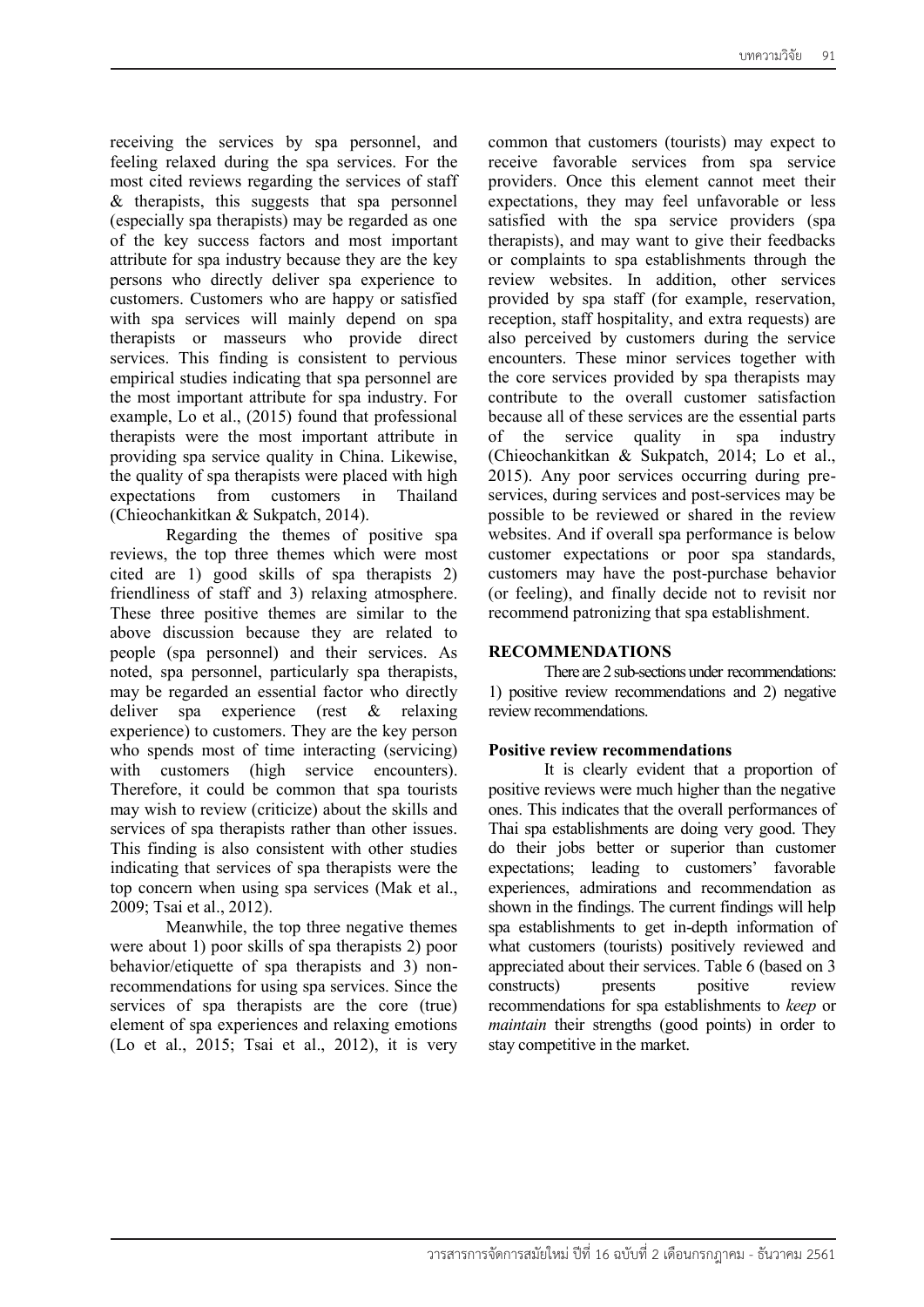|  | <b>Table 6:</b> Positive review recommendations |
|--|-------------------------------------------------|
|  |                                                 |

| <b>Main constructs</b>                      | Recommendations                                                                                                                                                      |
|---------------------------------------------|----------------------------------------------------------------------------------------------------------------------------------------------------------------------|
| 1. People                                   | There are 4 issues for people construct:                                                                                                                             |
| 1.1 Good skills of spa                      | 1.1 The most cited positive theme was about the good services of spa                                                                                                 |
| therapists                                  | therapists (skillful and professional staff). This construct is regarded as the core                                                                                 |
| 1.2 Friendliness of staff                   | element of spa experience. People use spa services for the benefits of wellness                                                                                      |
| 1.3 English language                        | and relaxing experiences which should be delivered by skillful and professional                                                                                      |
| 1.4 Good services                           | spa personnel. Based on the finding, many tourists appreciated about the skills of                                                                                   |
|                                             | therapists/masseurs and their understanding of guests' needs. In order to maintain                                                                                   |
|                                             | this strength, spa establishments should develop consistent quality services (staff                                                                                  |
|                                             | and procedures) combined with a customized and personal experience to make                                                                                           |
|                                             | the spa experience superior (Wisnom & Capozia, 2012).                                                                                                                |
|                                             | 1.2 Many tourists appreciated and admired about the friendliness of spa staff                                                                                        |
|                                             | (e.g. front desk staff, spa therapists). Thailand is claimed to be "The Land of                                                                                      |
|                                             | Smiles" and is famous for its friendly hospitality (Sangpikul, 2018). Since spa                                                                                      |
|                                             | industry is a service-based business focusing on high interaction between                                                                                            |
|                                             | customers and service providers, spa establishments should maintain this strength                                                                                    |
|                                             | in providing friendly customer service process including pre-consumption stage                                                                                       |
|                                             | (guest arrival), a consumption stage (during service), and post-consumption stage<br>(guest departure) (Chieochankitkan & Sukpatch, 2014). A recruitment of service- |
|                                             |                                                                                                                                                                      |
|                                             | minded staff and a training program regarding customer services could help to<br>develop the friendliness of spa staff.                                              |
|                                             | 1.3 In relation to English language, spa tourists also admired about English                                                                                         |
|                                             | language of Thai spa staff (e.g. receptionists and spa therapists). Since many spa                                                                                   |
|                                             | customers are foreign tourists, English language therefore is important to the spa                                                                                   |
|                                             | services. Regular English trainings and recruitment of employees with good skills                                                                                    |
|                                             | of English should be concentrated in order to increase good communication skills                                                                                     |
|                                             | and customer satisfaction.                                                                                                                                           |
|                                             | 1.4 Based on the findings, several spa tourists positively cited about the                                                                                           |
|                                             | services and operations of support staff (i.e. front staff/receptions) in terms of                                                                                   |
|                                             | warm welcome, caring manner, and customer services. Support staff (especially                                                                                        |
|                                             | front desk agents and receptions) is an important element to keep a spa working                                                                                      |
|                                             | effectively, and contributes to customer satisfaction because they are the first and                                                                                 |
|                                             | last point with direct guest contact. A well trained and skilled front desk staff                                                                                    |
|                                             | should be carefully recruited by the spa establishments.                                                                                                             |
|                                             |                                                                                                                                                                      |
| 2. Emotional & physical<br>elements         | There are $3$ issues for emotional $\&$ physical elements:                                                                                                           |
|                                             | 2.1 Regarding the relaxing experiences, this is an important element of spa<br>experience because it may be regarded as an outcome of the spa service because        |
| 2.1 Relaxing experiences<br>2.2 Cleanliness | customers can feel rest, relax, and pleasant during and after the spa services. As                                                                                   |
| 2.3 Beautiful decoration                    | noted, many people go to spa for relaxing experience. Based on the spa tourist                                                                                       |
| & environment                               | reviews, there are several factors to provide this relaxing experience. They may                                                                                     |
|                                             | include peaceful environment, professional services, smell of spa products, music                                                                                    |
|                                             | sound, light and staff noise. Spa establishments should keep these things in mind                                                                                    |
|                                             | in order to provide guests with relaxing experiences. A regular check with guests                                                                                    |
|                                             | and spa facility management may help to maintain the relaxing atmosphere                                                                                             |
|                                             | (Wisnom & Capozia, 2012).                                                                                                                                            |
|                                             | 2.2 In relation to cleanliness, many tourists favored about the cleanliness                                                                                          |
|                                             | and hygiene of Thai spa establishments. Since spa is selling a pleasant and                                                                                          |
|                                             | relaxing experience to promote people's health and wellness, spa establishments                                                                                      |
|                                             | should maintain their hygiene and sanitation. A standard operating procedure                                                                                         |
|                                             | (SOP) can help to promote hygiene and sanitation by indicating what procedures                                                                                       |
|                                             | should be done for cleaning tasks (Wisnom & Capozio, 2012).                                                                                                          |
|                                             | 2.3 For the beautiful decoration $&$ environment, many foreign spa tourists                                                                                          |
|                                             | admired about the beautiful decoration and environments of Thai spa                                                                                                  |
|                                             | establishments. Some appreciated about Thai styled spas with unique decoration.                                                                                      |
|                                             | Spa establishment is a place where customers come to experience a pleasant and                                                                                       |
|                                             | relaxing atmosphere. A well designed spa and layout may help to enhance the                                                                                          |
|                                             | beautiful decoration & environment (Wisnom & Capozia, 2012).                                                                                                         |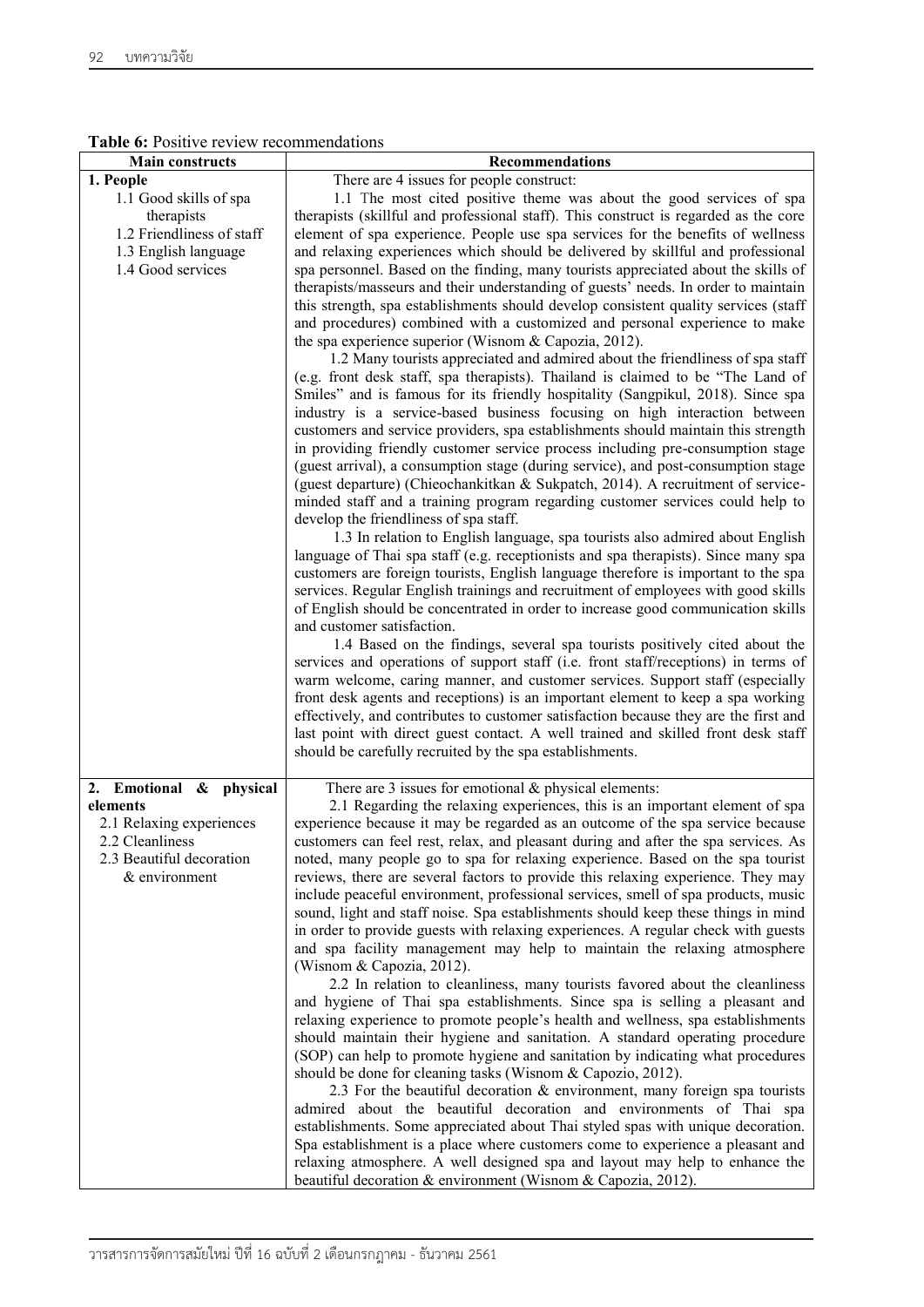| <b>Main constructs</b>    | <b>Recommendations</b>                                                                                                                                          |
|---------------------------|-----------------------------------------------------------------------------------------------------------------------------------------------------------------|
| 3. Marketing issues       | There are 3 issues for marketing construct.                                                                                                                     |
| 3.1 Recommendations       | 3.1 Many spa tourists cited about recommendations and repeat visits. In                                                                                         |
| 3.2Complimentary services | fact, based on the findings, the proportion of recommendations was much higher                                                                                  |
| 3.3 Product knowledge     | than those of non-recommendations. This implies that most spa tourists were                                                                                     |
|                           | satisfied with the services of Thai spa establishments due to excellent spa                                                                                     |
|                           | therapists (their skills, professionalism), good customer services, friendliness of                                                                             |
|                           | staff, and worth the money. Satisfied customers are more likely to positively                                                                                   |
|                           | spread their word-of-mouth to others and review it on the web. These can be seen                                                                                |
|                           | from the travel related websites (e.g. Trip Advisor). The current findings can help                                                                             |
|                           | Thai spa establishments to concentrate on these strengths and regularly maintain                                                                                |
|                           | them.                                                                                                                                                           |
|                           | 3.2. For the complimentary services, many spa tourists positively mentioned                                                                                     |
|                           | about the complimentary services such as free refreshments, tea, snacks, desserts,                                                                              |
|                           | and transportation. Normally, many spa establishments serve welcoming                                                                                           |
|                           | refreshment and after service drinks. But some also provide more extra                                                                                          |
|                           | complimentary services such as snacks or healthy desserts which create a value to<br>the spa services. Some spa establishments also provide customers with free |
|                           | transportation both pick-up and return. Given a good spa service combing with                                                                                   |
|                           | the extra complimentary services could reinforce customers' word-of-mouth to                                                                                    |
|                           | others as well as sharing their good experiences in the related websites. However,                                                                              |
|                           | it depends on the policies of each spa establishment to manage and offer these                                                                                  |
|                           | complimentary services.                                                                                                                                         |
|                           | 3.3 Many tourists also admired about staff's knowledge about spa products                                                                                       |
|                           | and services, especially front desk staff who advise customers about the                                                                                        |
|                           | products/services that meet their needs and wants. Generally, customers will                                                                                    |
|                           | expect front desk staff to be a key person who can correctly advise them about                                                                                  |
|                           | spa products and services. It is important for spa establishments to regularly train                                                                            |
|                           | their front desk staff to be knowledgeable and informative person to advise                                                                                     |
|                           | customers about all products and services in spa services.                                                                                                      |

#### **Table 6:** Positive review recommendations

#### **Negative review recommendations**

Although the negative reviews have small proportion when compared to the positive ones but these negative reviews are a good source of secondary data (or mirror) to inform Thai spa establishments about their weaknesses or poor services based on the perceptions of foreign customers (foreign tourists). Due to the increasing

importance of online reviews in services-based businesses (including spa business), spa establishments should pay their attentions to these weaknesses to improve their services and meet customer expectations. The following recommendations for negative reviews are based on the 3 main constructs: people, physical elements, and marketing issues.

**Table 7:** Negative review recommendations

| <b>Main constructs</b>   | <b>Recommendations</b>                                                              |
|--------------------------|-------------------------------------------------------------------------------------|
| 1. People                | There are 2 issues for people construct: spa therapists and front desk staff.       |
| 1.1 Spa therapists       | 1.1 Spa therapists                                                                  |
| 1.1.1 Poor skills of spa | 1.1.1 Most cited negative reviews were about poor skills of spa therapists.         |
| therapists               | As early noted, one of the top concerns for spa customers is the quality of         |
| 1.1.2 Poor behavior or   | therapists which relates to their friendliness, product knowledge, and spa skills.  |
| of<br>etiquette<br>spa   | In particular, most customer complaints were about the skills or expertise of       |
| therapists               | therapists (e.g. not well trained staff, less skilled, not understanding customers' |
| 1.1.3 Noise disturbance  | needs/requests). In-house training programs may be required for less skilled        |
| 1.1.4<br>English<br>Weak | staff. In order to understand customers' needs or specific requests (e.g. more      |
| language                 | pressure, less pressure), communicating with customers regarding their needs or     |
| 1.2 Front desk staff     | preferences can help therapists to provide appropriate services (Brown, 2018;       |
| 1.2.1 Poor services      | Tarver, 2015).                                                                      |
| 1.2.2 Poor behavior or   |                                                                                     |
| etiquette of front desk  |                                                                                     |
| staff                    |                                                                                     |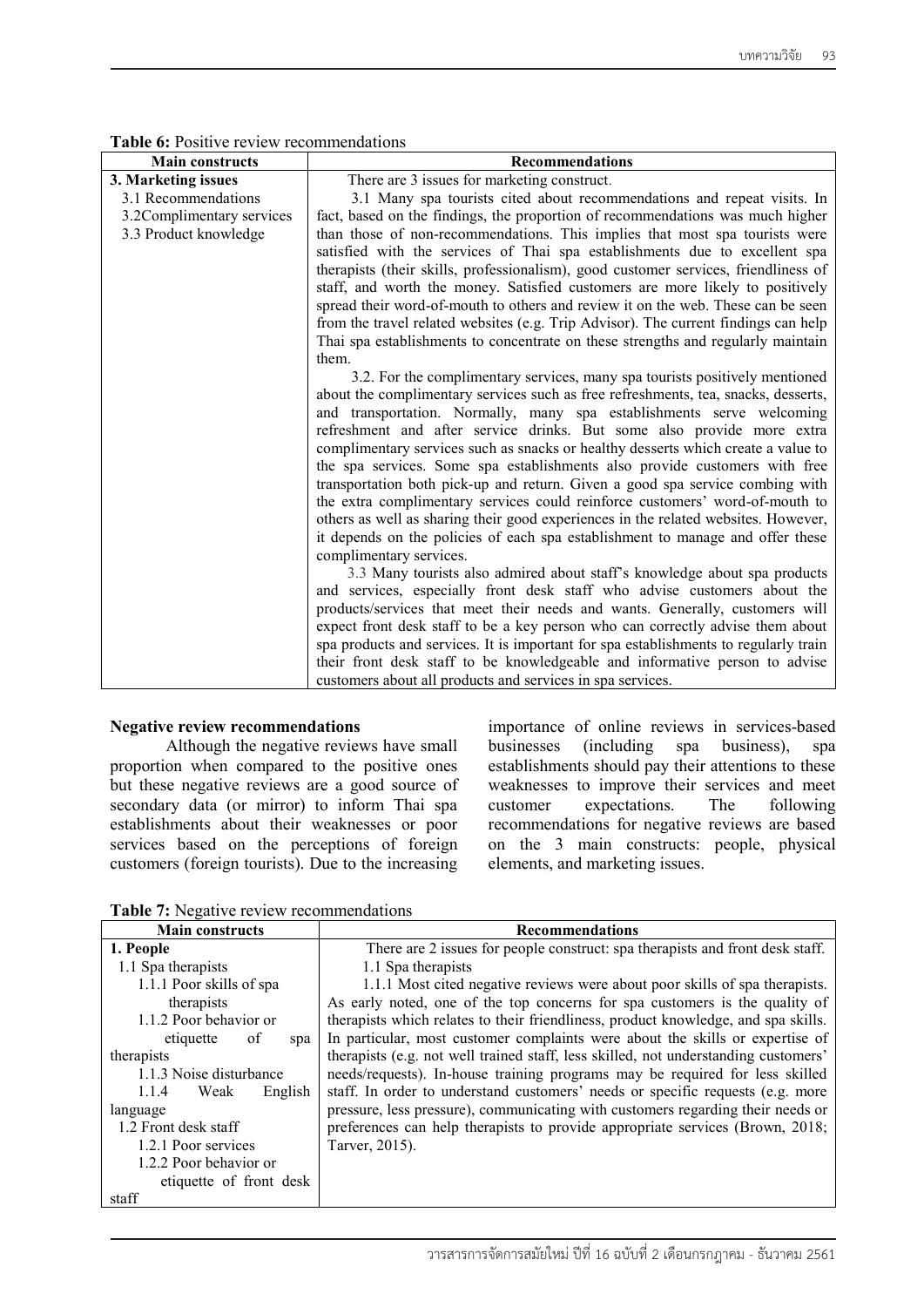|  | Table 7: Negative review recommendations |
|--|------------------------------------------|
|  |                                          |

| <b>Main constructs</b>           | Recommendations                                                                          |
|----------------------------------|------------------------------------------------------------------------------------------|
| 1.2.3 Weak English               | 1.1.2 The second most negative reviews were related to poor behavior or etiquette        |
| language                         | of spa therapists. In spa services, customers not only focus on the skills of spa        |
|                                  | therapists but they also concern on therapists' friendliness, hospitality and behavior.  |
|                                  | Spa Therapist is a key person who provides a real spa experience, and interacts with     |
|                                  | customers during their services. Unfriendly character, poor hospitality, or improper     |
|                                  |                                                                                          |
|                                  | behavior may cause customer dissatisfaction or disappointment. Based on the              |
|                                  | findings, these issues were frequently cited in the reviews. In order improve            |
|                                  | behavior or etiquette of spa therapists and front desk staff, a proper in-house training |
|                                  | may be required. In addition, a customer survey may be conducted at the reception        |
|                                  | before guest departure to assess spa staff/therapists.                                   |
|                                  | 1.1.3 Next was about noise disturbance from spa therapist. As the main                   |
|                                  | purposes of most spa tourists is to have pleasant and relaxing experiences (Lo et        |
|                                  | al., 2015). Noises from staff talking to each other can negatively affect                |
|                                  | customers' relaxing atmosphere when using spa services. Spa establishments               |
|                                  | should set rules for therapist and masseurs to keep their noises as minimal as           |
|                                  | possible during guest services. Mobile phones should not be allowed during               |
|                                  | guest services (Brown, 2018; Tarver, 2015).                                              |
|                                  | 1.1.4 Regarding weak English language, even though English language                      |
|                                  | may be a common issue for many Thai employees working in the tourism and                 |
|                                  | hospitality industry, but it can be improved. Many spa tourists in Thailand are          |
|                                  | foreigners, and they use English to communicate with Thai spa staff. There are           |
|                                  | several spa technical terms used in English. It is a job of the spa establishments       |
|                                  | to provide appropriate in-house English training for their staff. In particular,         |
|                                  |                                                                                          |
|                                  | receptionists and spa therapists should have good knowledge of English because           |
|                                  | they are in direct contact with customers. A recruitment of spa personnel with           |
|                                  | good English skill could be another choice. These recommendations also apply             |
|                                  | to front desk staff as well.                                                             |
|                                  | 1.2 Front desk staff:                                                                    |
|                                  | 1.2.1 Many complaints were found to be about poor services from front                    |
|                                  | desk staff (receptionists) regarding their unfriendly or inhospitable services. It       |
|                                  | should be noted that the first contact or first impression occurs of spa services        |
|                                  | starts at the reception. Customers will first interact with front staff before they      |
|                                  | are escorted to the treatment rooms. Spa establishments should keep this in              |
|                                  | mind that a key person who creates the first impression is receptionists or front        |
|                                  | staff. Recruitment and in-house training may help to develop staff to have good          |
|                                  | attitude, service-mind and friendly characters.                                          |
|                                  | Topic 1.2.2 (poor behavior of front desk staff) and topic 1.2.3 (weak                    |
|                                  | English) are already discussed together in 1.1.2 and 1.1.4                               |
| 2. Physical elements             | There are 2 issues for physical elements.                                                |
| Poor<br>facilities<br>2.1<br>and | 2.1 Many spa tourists cited about poor facilities and atmosphere in terms of             |
| atmosphere                       | room temperature and loud music. Since most spa treatments require customers to          |
| 2.2 Uncleanliness                | undress or almost nude in order to get the services, spa therapists may ask customers    |
|                                  | about the room temperature if it is too warm or too cold. Communicating with             |
|                                  | customer can help to relieve the problem. Also, spa music is one of the                  |
|                                  | fundamentals to bring spa experience, and the music should promote calming and           |
|                                  | relaxing atmosphere with appropriate light sound (Brown, 2018). Spa manager may          |
|                                  |                                                                                          |
|                                  | pay attention to these basic environment.                                                |
|                                  | 2.2 Cleanliness is one of customer expectations when they patronize spa services.        |
|                                  | Customers will be less satisfied by if they experience dirty facilities or               |
|                                  | unsanitary equipment. Many negative reviews were related to bathroom, toilet             |
|                                  | and shower facilities as well as towels/sheets. A standard operating procedure           |
|                                  | (SOP) can help to solve the cleanliness problem by indicating what procedures            |
|                                  | should be done for cleaning tasks (Wisnom & Capozio, 2012). According to                 |
|                                  | Blair (2017), for example, laundry must be done on a daily basis to have a               |
|                                  | plentiful stock of clean towels and sheets in service areas and changing rooms.          |
|                                  | Bathroom and shower facilities should be cleansed throughout the day, and                |
|                                  | trash must be thrown out throughout the day as well. In addition, spa equipment          |
|                                  | and supplies must be sanitized after use on each customer.                               |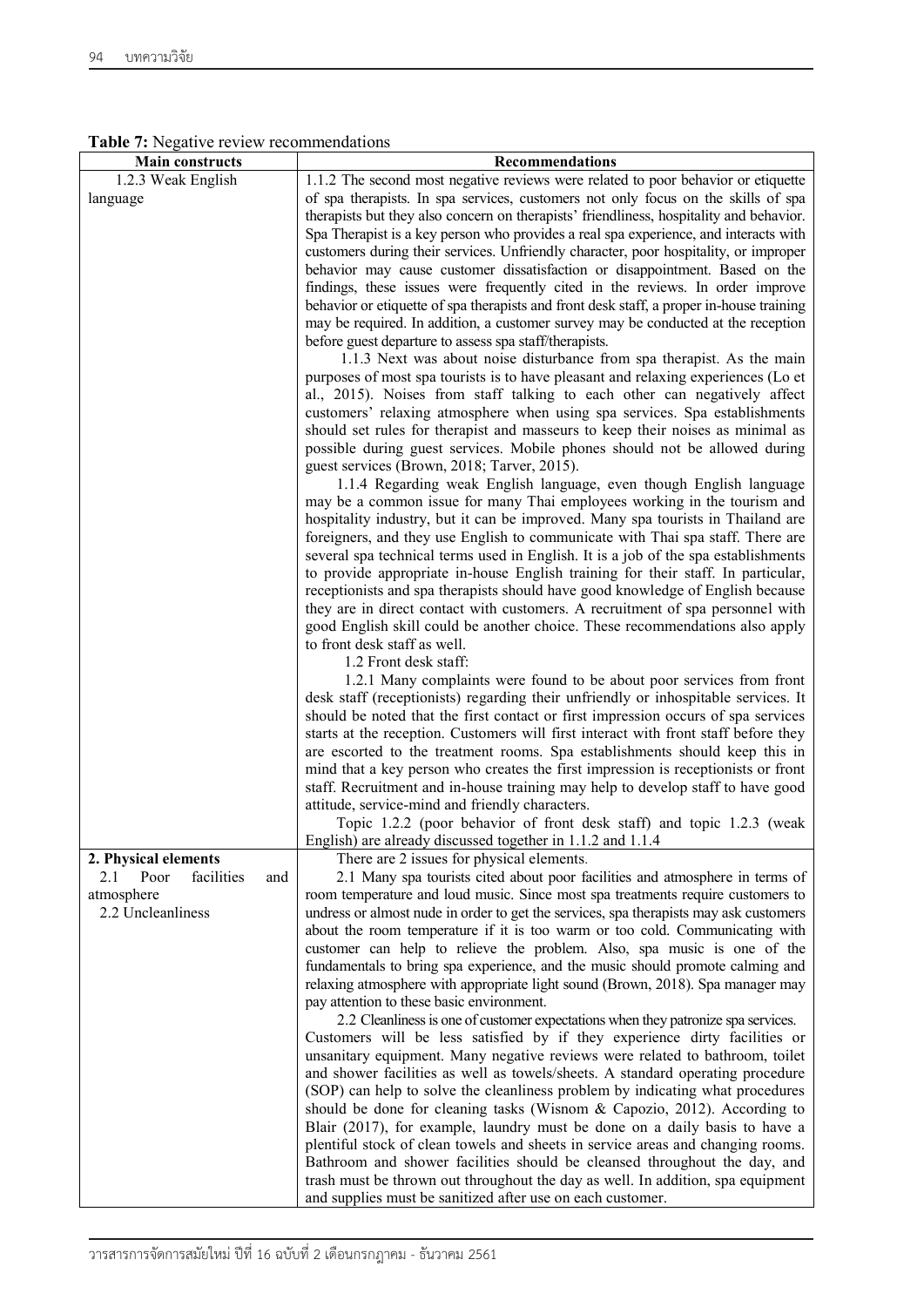| <b>Main constructs</b>  | Recommendations                                                                                                                                   |
|-------------------------|---------------------------------------------------------------------------------------------------------------------------------------------------|
| 3. Marketing issues     | There are 3 issues for marketing construct.                                                                                                       |
| 3.1 Poor spa products   | 3.1 Some negative reviews were related to poor spa products. One of the                                                                           |
| 3.2 High price          | important concerns for spa business is selecting quality spa suppliers. In order                                                                  |
| 3.3 Non-recommendations | to maintain the quality of spa services, it is important for spa establishments to                                                                |
|                         | have reliable spa suppliers. In addition, several approaches may help to                                                                          |
|                         | maintain the quality of spa products. For example, spa establishments may                                                                         |
|                         | regularly check on the quality of their products before serving customers. Some                                                                   |
|                         | products may require a higher level of sanitation such as facial and nail services                                                                |
|                         | (Blair, 2017).                                                                                                                                    |
|                         | 3.2 Spa tourists also negatively cited about the high price of spa services                                                                       |
|                         | in several spa establishments. Most complaints were made about the high prices                                                                    |
|                         | that were not worth the money. These complaints may imply that the services or                                                                    |
|                         | benefits customers receive are less than what they should pay. In general, spa                                                                    |
|                         | services are relatively high when compared to other products. This is because                                                                     |
|                         | spa services are people-based services and relating to the benefits or                                                                            |
|                         | improvement of people's health and wellness delivered in a private and peaceful                                                                   |
|                         | environment. The spa services are mainly selling a pleasant and relaxing                                                                          |
|                         | experience. Given the high priced products, spa establishments should provide                                                                     |
|                         | customers with the best experience and exceed customer expectation. A survey                                                                      |
|                         | of customer satisfaction could help the spa establishments to improve their                                                                       |
|                         | services and respond to customers' needs and wants. Marketing promotion (e.g.                                                                     |
|                         | special packages, discounts, complimentary services) is another approach to                                                                       |
|                         | give customers more values.                                                                                                                       |
|                         | 3.3 The last negative review was related to non-recommendations for                                                                               |
|                         | using spa services. Many spa tourists reviewed their experiences at a particular                                                                  |
|                         | spa establishment and finally not recommend patronizing it. The non-                                                                              |
|                         | recommendation from previous customers may affect the reputation and trust of                                                                     |
|                         | the spa establishments because many prospective customers may hesitate to<br>visit the cited spa establishments. Based on the findings, most non- |
|                         | recommended issues were associated with customer dissatisfactions in the                                                                          |
|                         | following matters: 1) high price but poor service 2) poor skills of spa therapists                                                                |
|                         | 3)<br>of<br>understanding customers' needs/wants<br>lack<br>and<br>4)                                                                             |
|                         | unfriendliness/unhelpfulness of spa personnel. According to these findings, it                                                                    |
|                         | seems that most problems are concerned with "people". In order to improve                                                                         |
|                         | customer satisfactions, spa establishments should focus on the development of                                                                     |
|                         | spa personnel (especially spa receptionists and therapists) which may involve                                                                     |
|                         | several processes such as staff recruitment, in-house trainings, and human                                                                        |
|                         | resources development. Careful attention to these matters may also help to                                                                        |
|                         | relieve the problems.                                                                                                                             |

**Table 7:** Negative review recommendations

**To conclude,** this study provides both academic and managerial contributions. For academic contributions, the study yields the in-depth understanding of spa reviews and their constructs through the analysis of secondary contents. Most previous spa studies provide empirical or quantitative results by examining the relationships of independent and dependents variables in various aspects (e.g. spa tourist behaviors, spa tourist motivations, service quality, and loyalty). Yet, the spa industry is still suffering from the lack of qualitative approach to understand spa tourist reviews and their past experiences of using spa services. This study, therefore, contributes to the spa literature by revealing 10 positive and negative themes, and 3 main constructs. In particular, the 3

constructs (with their sub-themes) help the academics to better understand the important patterns of customer reviews regarding spa experiences in Thailand.

For business benefits, this study provides 2 sub-sections under managerial contributions: positive and negative review recommendations. With the 3 similar constructs of positive and negative spa reviews, the current study yields managerial recommendations by focusing on these 3 constructs and their sub-themes to help spa business to concentrate on key components, namely, people, emotional & physical elements, and marketing issues. It is hoped the current findings may assist spa establishments to improve and deliver better services to their customers.